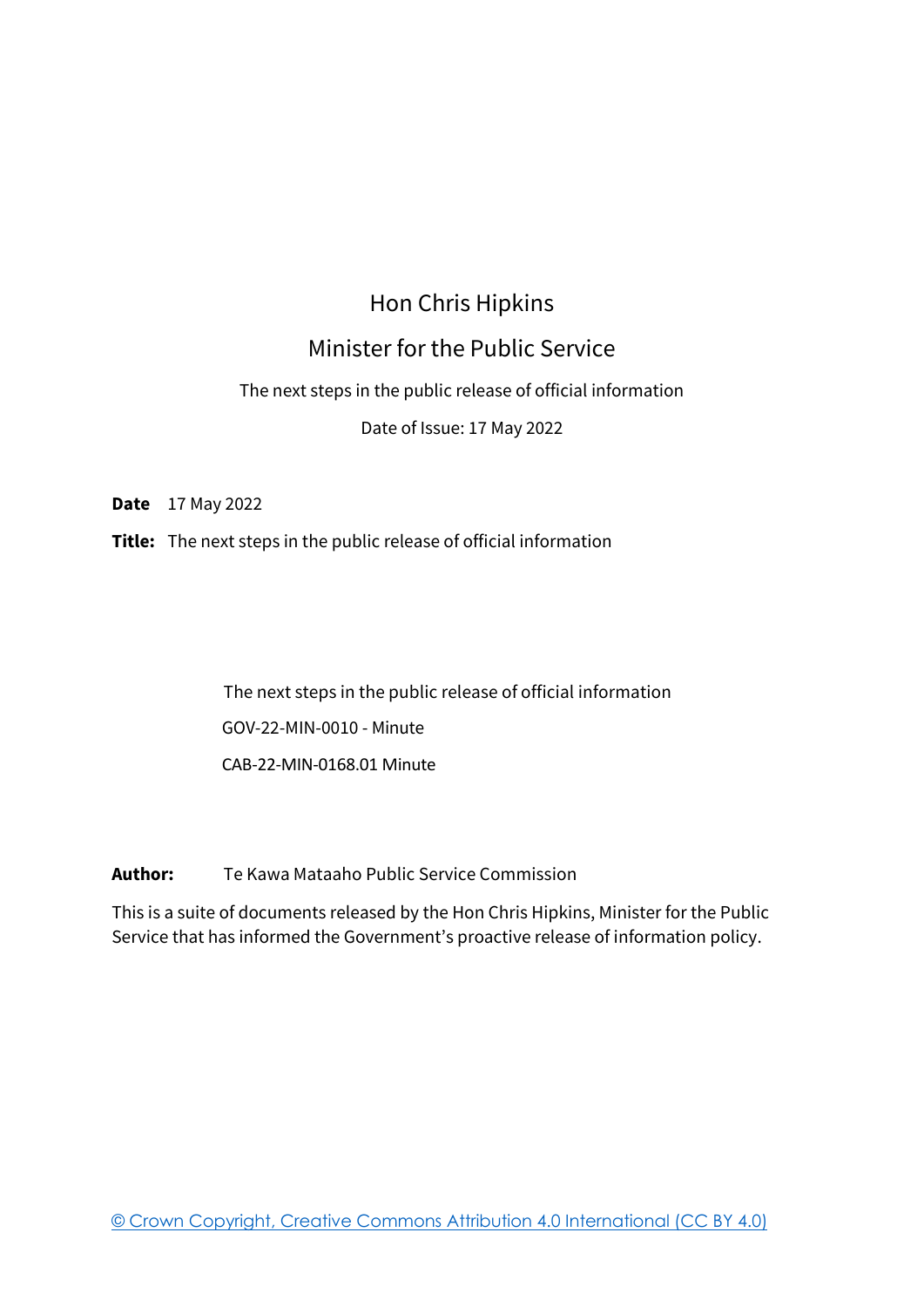Office of the Minister for the Public Service

Chair, Cabinet Government Administration and Expenditure Review Committee

## **The next steps in the public release of official information**

#### **Proposal**

- 1 This paper contains proposals to further progress our open government work programme by:
	- 1.1 Improving reporting on the release of information;
	- 1.2 Encouraging agencies and Ministers to make more information available proactively;
	- 1.3 Ensuring information is more searchable and accessible; and
	- 1.4 Assessing practices relating to the Official Information Act, and progressing our commitments under the Open Government Partnership.

#### **Executive Summary**

- 2 The way that information is created, used and distributed continues to transform in the 21<sup>st</sup> Century. Maintaining public trust in Government means that accessibility and transparency of information needs to keep pace with these changes, and with citizens expectations of increased access to official government information.
- 3 As a Government we have made significant progress in improving openness and transparency. We have:
	- 3.1 legislated to require that the Public Service fosters a culture of Open Government;
	- 3.2 made improvements in agency practices around the handling of requests for official information under the Official Information Act;
	- 3.3 routinely published ministerial diaries online; and
	- 3.4 supported improved parliamentary practices to enhance ministerial accountability, including through the new Q&A process during committee stages and following ministerial statements in the House.
- 4 There is now an opportunity to further progress openness and transparency by improving proactive release practices across government. In this space we have already:
	- 4.1 made more Cabinet material available to the public than ever before as a result of our policies on proactive release;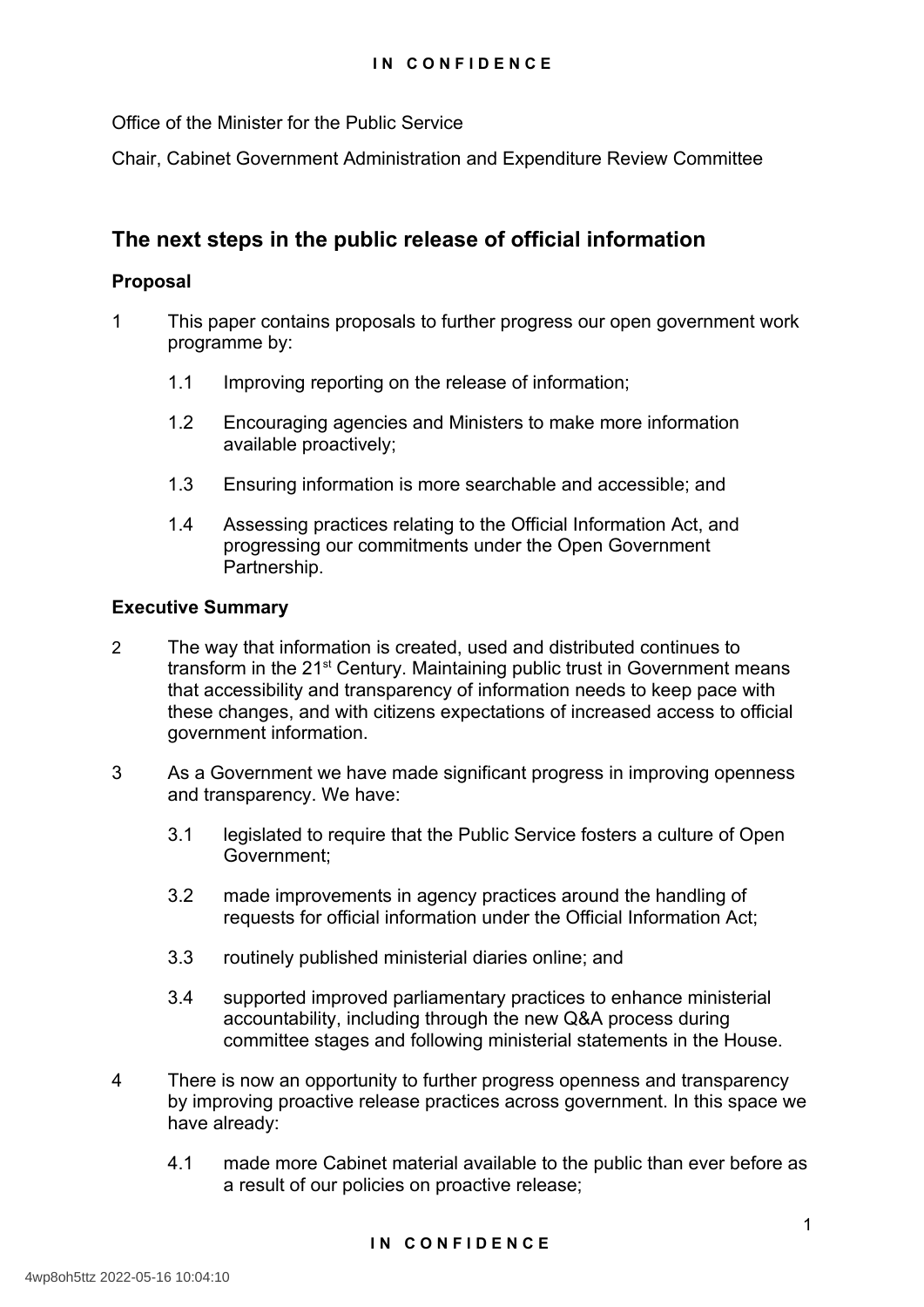- 4.2 increased publication of lists of advice and papers received on departmental and agency websites; and
- 4.3 piloted the routine proactive release of all official briefings from departments and agencies in some ministerial offices.
- 5 In implementing these changes with my office and the departments I am responsible for, I have found this approach has significantly improved efficiency and reduced double-handling of material. Many OIA requests and WPQ replies now simply refer the requestor to the information already released.
- 6 Despite this progress, there is more we can do to meet New Zealanders' expectations around open and transparent access to information and to improve the efficiency and effectiveness of our processes for managing information. This paper sets out proposed next steps for our approach to the public release of information, centred on:
	- 6.1 **Improving our reporting on release practices,** by including information on proactively released Cabinet materials in the data the Commission collects and expanding the statistics that are published on OIA responses.
	- 6.2 **Encouraging agencies and Ministers to make more information available proactively where possible, and streamlining processes for release of information**. There is an opportunity to expand our approach to proactive release to include:
		- 6.2.1 the release of agency briefings and advice.
		- 6.2.2 the regular release of commonly requested material, such as the titles of briefings and advice.
		- 6.2.3 supporting the assumption of proactive release of OIA responses.
	- 6.3 **Increasing accessibility of released information and expanding reporting on release practices.** The searchability, functionality and structure of agencies' websites varies greatly. The Public Service Commission has created a central hub that provides users with a single point of access to agency proactive release web pages. Work is underway to further develop the hub and improve the searchability and accessibility of released information.

### **Background**

7 Open and transparent government is a critical driver of public trust and confidence in government. Through our response to the COVID-19 pandemic over the past two years, we have seen how important trust and confidence can be to the effectiveness of government. An important aspect of the transparency and openness is our approach to enabling public access to official information. This includes how we respond to requests for official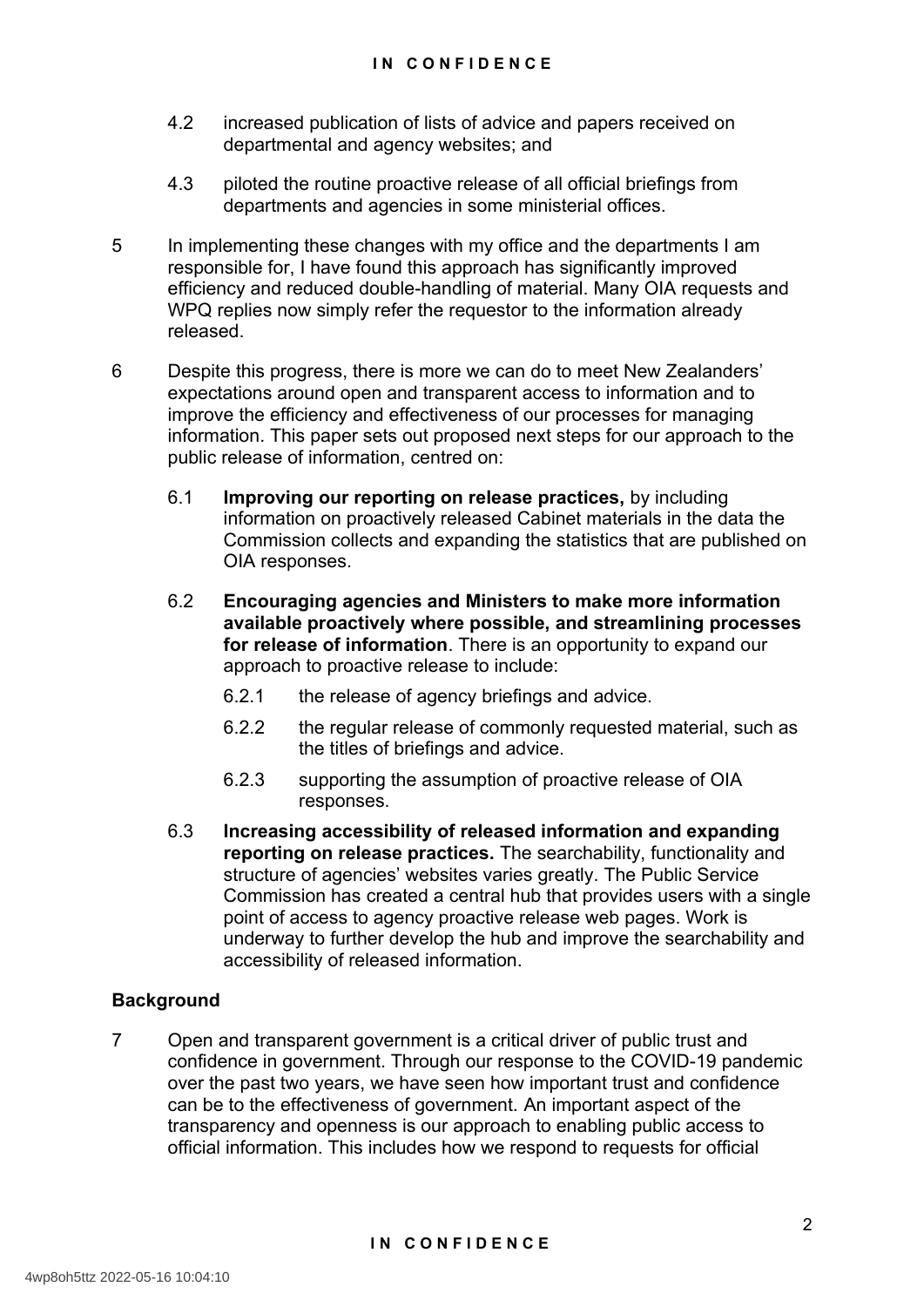information, but also the information that we make available to the public proactively and how this information is delivered.

- <span id="page-3-0"></span>8 Our Government has already made significant progress in strengthening openness and transparency through our approach to official information:
	- 8.1 We have included open government as a core Public Service principle under the new Public Service Act 2020, accompanied by a requirement for chief executives to foster a culture of open government in their agencies;
	- 8.2 We have made significant improvements in the handling of OIA requests. The percentage of OIA responses completed within the statutory timeframes has increased from 91% in 2015 to consistently over 97%.<sup>[1](#page-3-1)</sup> This is all the more impressive since it has been achieved during a period where an unprecedented number of requests were received;
	- 8.3 Since 2019 we have increased transparency by publishing ministerial diaries;
	- 8.4 Through our sponsorship of changes to the Standing Orders during the last term of parliament we improved parliamentary practices to enhance ministerial accountability, including through the new Q&A process during committee stages and following ministerial statements in the House;
	- 8.5 We have supported New Zealand's participation in the Open Government Partnership (OGP) and are currently in the process of working collaboratively with civil society groups to develop a new OGP Action Plan. Among other areas of focus, this plan will include further initiatives to support openness and transparency of official information.
- 9 We can further our openness and transparency by improving proactive release practices across government, which will also improve the efficiency and effectiveness of our processes for managing information releases between departments and minsters' offices. We have made some progress in this area already:
	- 9.1 More Cabinet material is available to the public than ever before. In 2018 Cabinet agreed that ministers will proactively release, and publish online, certain Cabinet material within 30 days of final decisions being made, unless there is good reason not to publish;
	- 9.2 Ministers have increasingly published lists of all advice and papers received on departmental and agency websites, improving transparency and reducing the volume of requests for such information

<span id="page-3-1"></span> $1$  OIA data was collected annually in 2015/16 with 91.1% response rate within the statutory timeframe. Since July-December 2017, data has been collected six monthly. OIA response rate within the statutory timeframe has been consistently over 97% since January-June 2019.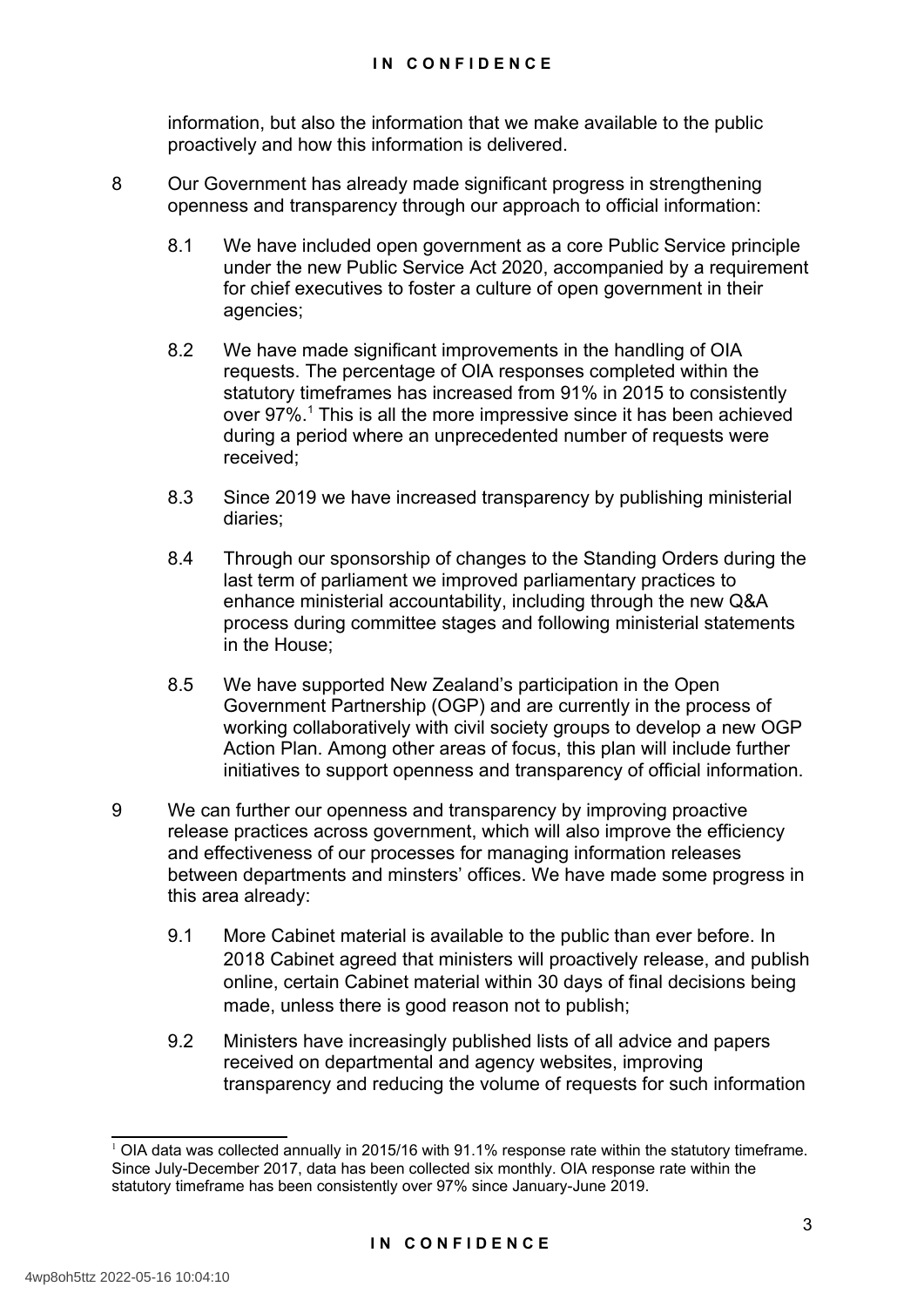through less efficient means such as written parliamentary questions; and

- 9.3 We have piloted the routine proactive release of all official briefings from departments and agencies in some ministerial offices.
- 10 This is a strong start, but there is more we can do to improve the amount of information we are proactively releasing and how accessible and searchable this information is.

#### **Improving reporting on information release**

- 11 It is important that we have the data to know if the steps we are taking to improve release practices are working, and that this data is itself transparent to the public. The Public Service Commission already publishes OIA statistics regularly, but this can be further strengthened by asking that the Commission:
	- 11.1 gather information from agencies on the number of Cabinet papers released six-monthly, and reporting this, by portfolio, to the Minister for the Public Service; and
	- 11.2 expand the set of OIA statistics the Commission collects and publishes to include OIA measures routinely included in select committee responses.

#### *Reporting on the release of Cabinet papers*

- 12 In 2018 Cabinet agreed ministers will proactively release, and publish online, Cabinet material within 30 days of final decisions being made, unless there is good reason not to publish (CAB-18-MIN-0418 and CO (18) 4 refers). The policy has made a strong statement about New Zealand's commitment to being transparent and open – agencies have reported interest from overseas jurisdictions in the policy, which remains unique in comparable jurisdictions, such as Australia, Canada and the United Kingdom.
- 13 The Commission reviewed the policy in 2019 and found that it was operating as intended. A large number of papers are being released – around 600 in the first nine months of the policy being in place, according to publicly available information. Agencies covered by the policy have developed processes and supporting procedures to address the increased volume, complexity and sensitivity of the material they are now expected to routinely prepare for release.
- 14 Cabinet also agreed that a reporting regime for the policy be put in place, as it is important that we have a view of the levels of compliance with the policy across agencies and portfolios. The agencies consulted during the 2019 review preferred central collection of this data by the Commission rather than individual reporting. To give effect to Cabinet's previous agreement to a reporting regime, I propose that the Commission gather information on the number of Cabinet papers departments have published on behalf of their ministers (i.e. by portfolio) at six-monthly intervals, alongside the existing OIA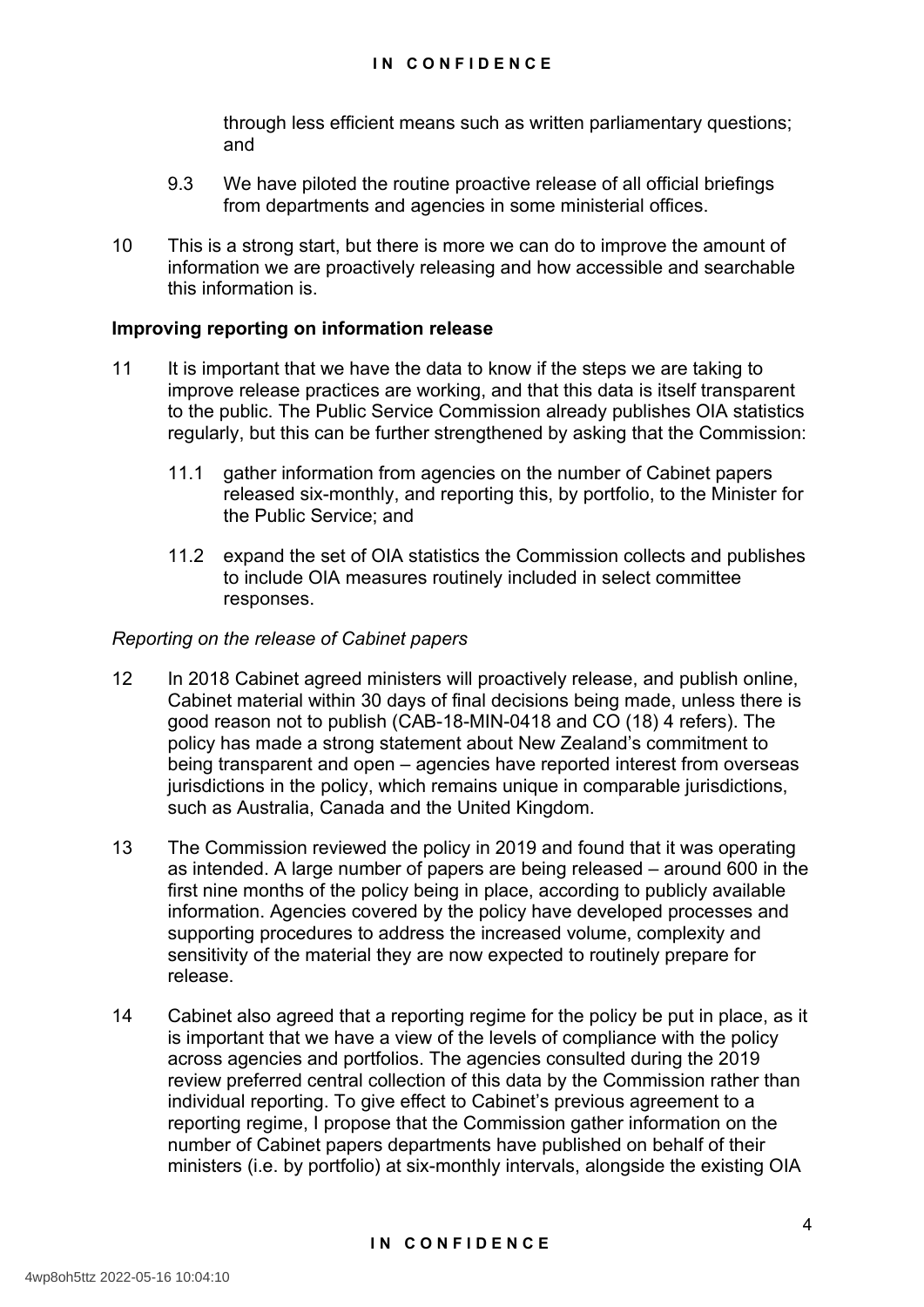statistics collection. The information collected by the Commission will cover, by portfolio:

- 14.1 The number of Cabinet papers which have been approved for release by the relevant portfolio Minister; and
- 14.2 The number of Cabinet papers released.
- 15 This data will tell us of the proportion of papers being released following Ministerial agreement, and trends in the number of papers made publicly available. I propose that, once collected, this information be reported by the Commission to the Minister for the Public Service. I would expect to release the information.
- 16 I have asked the Commission to work with the Cabinet Office to update the relevant Cabinet circular as necessary to reflect these arrangements and to make requirements for the collection and reporting of information clear to agencies.

#### *Enhancing OIA statistics reporting*

- 17 The Public Service Commission has collected OIA statistics since 2017 on agencies' OIA request volumes, timeliness under the legislation, and the publication of OIA responses. This data illustrates a performance lift in the key metrics of timeliness (i.e. within legislated timeframes, including extensions) and publishing of OIA responses. This information sits alongside statistics from the Office of the Ombudsman on OIA complaints.
- 18 A number of other OIA measures are regularly publicly reported by Public Service departments and some Crown entities, most notably via the select committee questionnaires for annual reviews and estimates of appropriations. This includes number responded to within 20 working days, average response time, extensions and transfers. However, these statistics are reported individually by agencies in these questionnaires, using varying methodologies.
- 19 I propose the Public Service Commissioner expand the set of statistics the Commission publishes centrally to include OIA measures routinely included in select committee responses. This will become a resource to which these agencies can refer in their select committee responses, rather than duplicating their reporting. These statistics would be collected from agencies using the same processes as existing statistics reported by the Commission, and are already produced by agencies in response to select committee requests.

#### **Making more information made proactively available, particularly about key government decisions**

20 The current approach to accessing information under the OIA is reactive. It is premised on the idea that individuals must request information before its release can be considered. This is the case even if releasing that information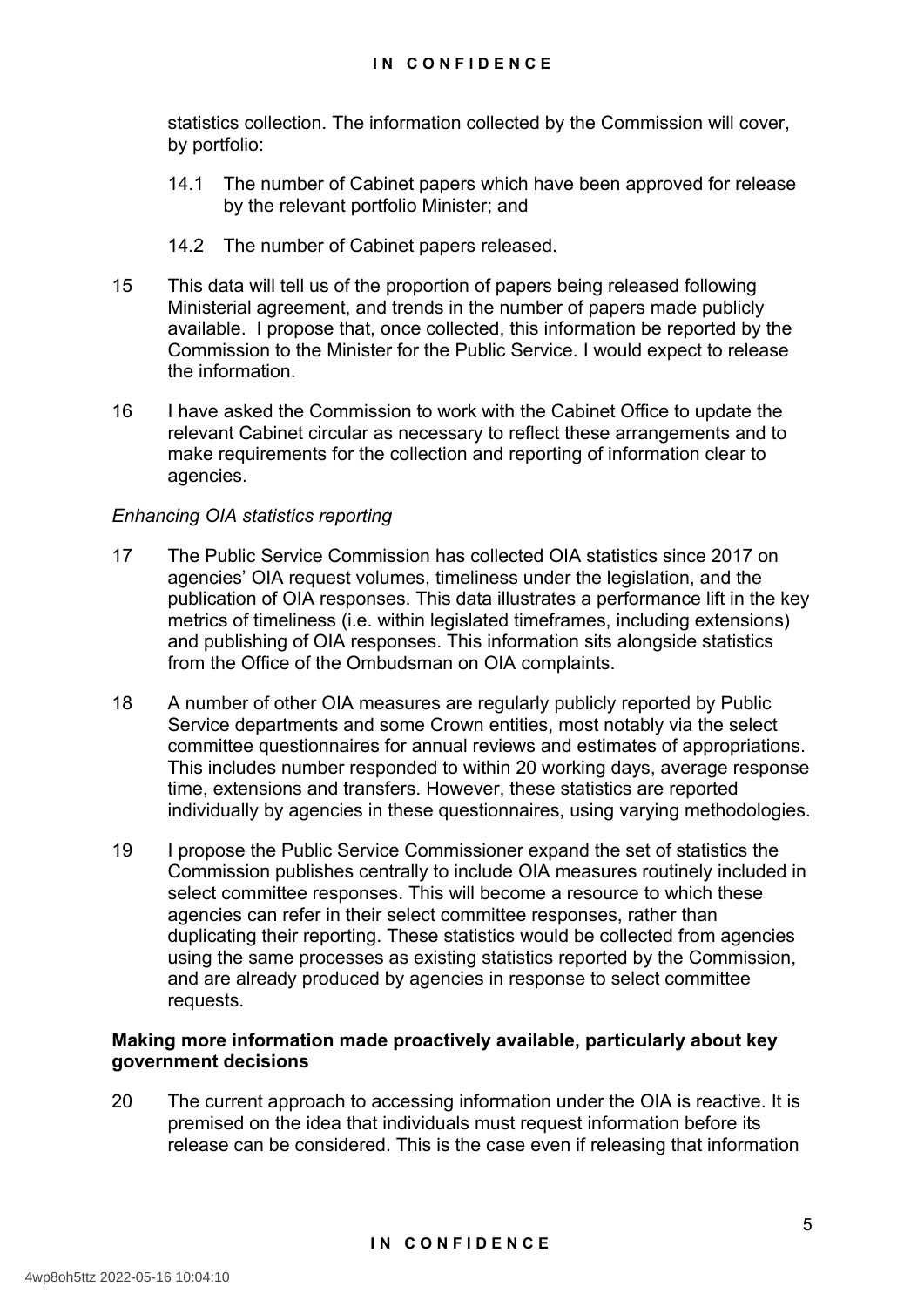more broadly would be in the public interest and carry little or no risk to the effective operation of government.

- 21 Consequently this Government has adopted an approach where we are increasingly releasing information proactively without any prior request from the public. This approach to official information better promotes accountability, openness and transparency and public trust in our government.
- 22 There are three areas where I believe we could further our efforts in relation to proactive release:
	- 22.1 Proactively releasing advice provided from agencies to ministers, where appropriate;
	- 22.2 Identifying and proactively releasing materials that are commonly requested from agencies under the OIA; and
	- 22.3 Proactively releasing OIA responses on agency websites.

#### *Release of advice provided from agencies to ministers*

- 23 Since 2018 I have had in place a process whereby all briefings received by me include recommendations from the relevant agency on whether the report is suitable for proactive release immediately, at some specified date or milestone in the future, or should not be released for the time being.
- 24 By making this decision at the point I consider the advice, the department has a clear instruction and mandate to prepare the information for release and publish it as agreed. I and my agencies have found that this process has significantly improved efficiency and reduced double-handling of material. Many OIA requests and written Parliamentary question replies now simply refer the requestor to the information already released. I am encouraging other Ministers to consider adopting this approach.
- 25 I propose that we look to extend these practices to a wider range of agencies and the advice that they provide to their Ministers. In the first instance I encourage Ministers to discuss their individual expectations around proactive release with their departments and agencies. I have provided a high-level guide to support ministers and their offices in these conversations at **Annex 1.**
- 26 I recognise the extent to which proactive release practices can be implemented will vary across portfolios and will depend on a range of factors, and accept that the approach I have taken to proactive release with my agencies will not work for all agencies and Ministers' offices. I suggest Ministers' offices looking to extend proactive release practices work closely with agencies to identify any complexities that may need to be worked through to develop an appropriate approach for their portfolio.
- 27 Many agencies should already have some of the necessary processes and policies in place to support the proposed practice. Agencies have been adopting and updating proactive release policies and processes to enable the publication of OIA responses and Cabinet papers. All such material proposed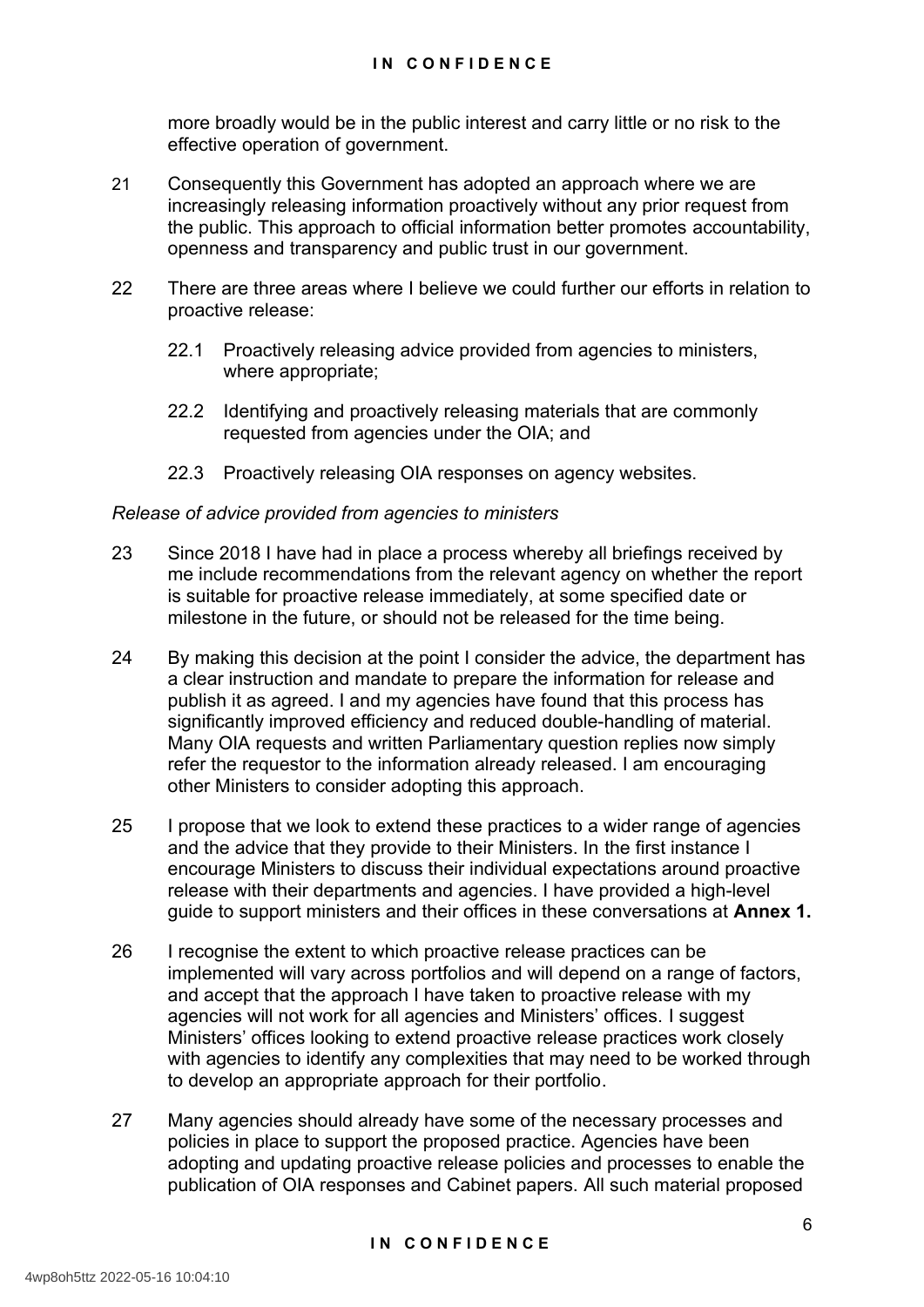for release must undergo a considered, reliable, robust, and thorough review process, including applying the principles of the OIA (e.g. assessing any reasons for withholding, including national security considerations) and assessing potential liability.

28 Building on these existing practices, agencies can streamline the proactive release process by building recommendations into the drafting, consultation and approval process for other key government decision material. The Public Service Commission can provide further guidance and support to any agencies looking to implement the necessary processes following conversations with their Ministers.

#### *Identifying and proactively releasing commonly requested material*

- 29 While many OIA requests pertain to a specific or unique piece of information, there are some types of information that are both regularly produced by agencies and regularly requested by the public under the OIA. There are many examples of this across the public sector, such as the release of investigation reports, statistical reports, and environmental reporting.
- 30 In these cases, the current approach results in a reactive and ad hoc release of information which is inefficient and more open to error. Releasing the relevant categories of information proactively would achieve the same outcome from a release perspective, but would also likely save time and effort for agencies, reduce errors, and foster a more positive relationship between agencies and the public.
- 31 I propose that we encourage Public Service departments and Crown agents to consider whether there are categories of information suitable for regular proactive release (with or without redactions), by considering the types of material produced by the agency and looking at what is most commonly requested. These agencies could work with Minister's offices to shift to a practice where this information is proactively released on a regular basis.
- 32 A specific category of such information common to all departments is lists of titles of briefings and other advice provided to ministers, which are frequently requested under the OIA or via written Parliamentary question.
- 33 I encourage Ministers and their offices to consider asking Public Service agencies to publish these lists (where there are no grounds to withhold titles under the Official Information Act) on a regular basis, as part of their conversations with these agencies about expanding proactive release practices. Agencies will need to factor in the Speaker's ruling on timeliness of information releases referred to in replies to written Parliamentary questions<sup>[2](#page-7-1)</sup> when considering the timing of the publication of these lists.

#### <span id="page-7-0"></span>*Supporting the assumption of proactive release of OIA responses*

<span id="page-7-1"></span> $2$  In May 2021 the Speaker ruled that if the information requested in a written question will not be made available for two weeks or more, the Minister must provide a substantive reply to the written question rather than refer the member to information that will be released in the future. [https://www.parliament.nz/en/pb/hansard-debates/rhr/combined/HansDeb\\_20210505\\_20210505\\_16](https://www.parliament.nz/en/pb/hansard-debates/rhr/combined/HansDeb_20210505_20210505_16)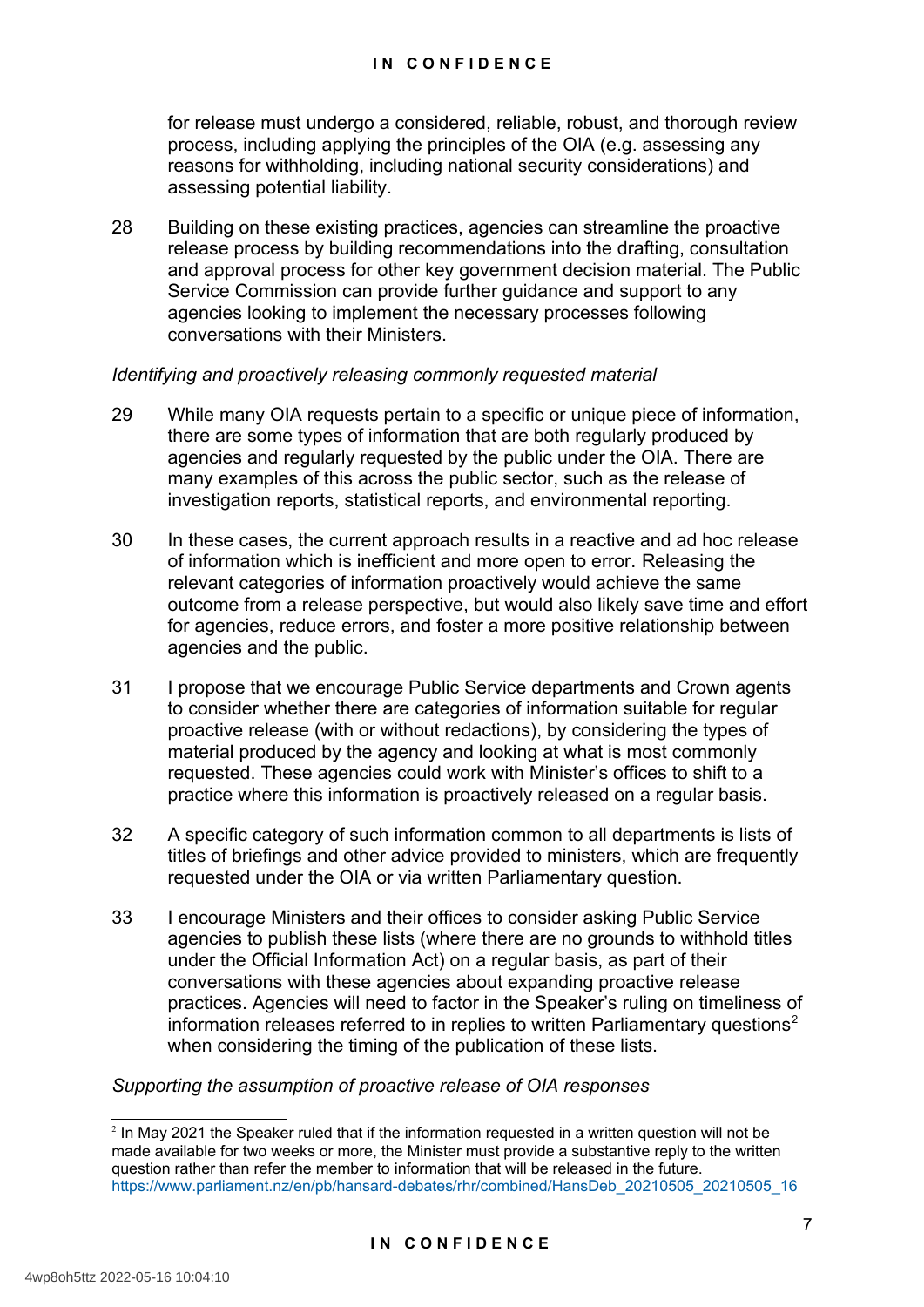- 34 Proactive release also includes the publication of information that has previously been released to an individual requester under the OIA. In the six months to December 2021, 2,594 OIA responses were published by agencies, providing access to the information contained in the responses to the public more generally.<sup>[3](#page-8-1)</sup>
- <span id="page-8-0"></span>35 Current guidance provided to agencies encourages them to consider publication of OIA responses, but recommends that, before doing so, they reassess the information released under the OIA to determine whether it is suitable for general publication. This framing does not set clear expectations for agencies as to when such information should and should not be proactively released.
- 36 I propose that we should work towards publication of OIA responses unless there is a good reason for specific responses not to be published; for example, where the information requested relates to or is of specific interest to an individual, or where disclosure is not authorised by the Privacy Act 2020. I have asked the Public Service Commissioner to update guidance on the publication of OIA responses to reflect these expectations, and understand that he intends to write to agencies to notify them of this shift.
- 37 The Commission will work with agencies in the development of this guidance (including guidance on what are good reasons to withhold an OIA from proactive release), and to monitor the uptake of this practice, acknowledging that agencies with larger volumes or less mature proactive release systems and processes will require time to implement this. Released responses should ideally be published to a single location on each agency website, which can be provided to the Commission for incorporation into a single central point of access.

#### **Making released information more searchable and accessible**

- 38 For the release of information to effectively contribute to our goals of an open and transparent government, the information must be easily accessible. Citizens should be able to locate released materials on agency websites, as well as from a central web location. It is also important that the information released is responsive to the needs of citizens and is easy to navigate.
- 39 Finding proactively released material should be made as simple as possible, but currently the searchability, functionality and structure of government agency websites varies greatly.
- 40 The Public Service Commission has created a central hub that provides users with a single point of access to the web addresses of proactive release pages on the agency websites, where they exist. It is available on both the Commission website and [www.data.govt.nz.](http://www.data.govt.nz/) This allows users to navigate directly to the locations agencies use for proactive release to find information, rather than having to search via individual agency sites.

<span id="page-8-1"></span>[<sup>3</sup>](#page-8-0) [Latest OIA statistics released | Te Kawa Mataaho Public Service Commission](https://www.publicservice.govt.nz/resources/latest-oia-statistics-released-jan-june-2021/)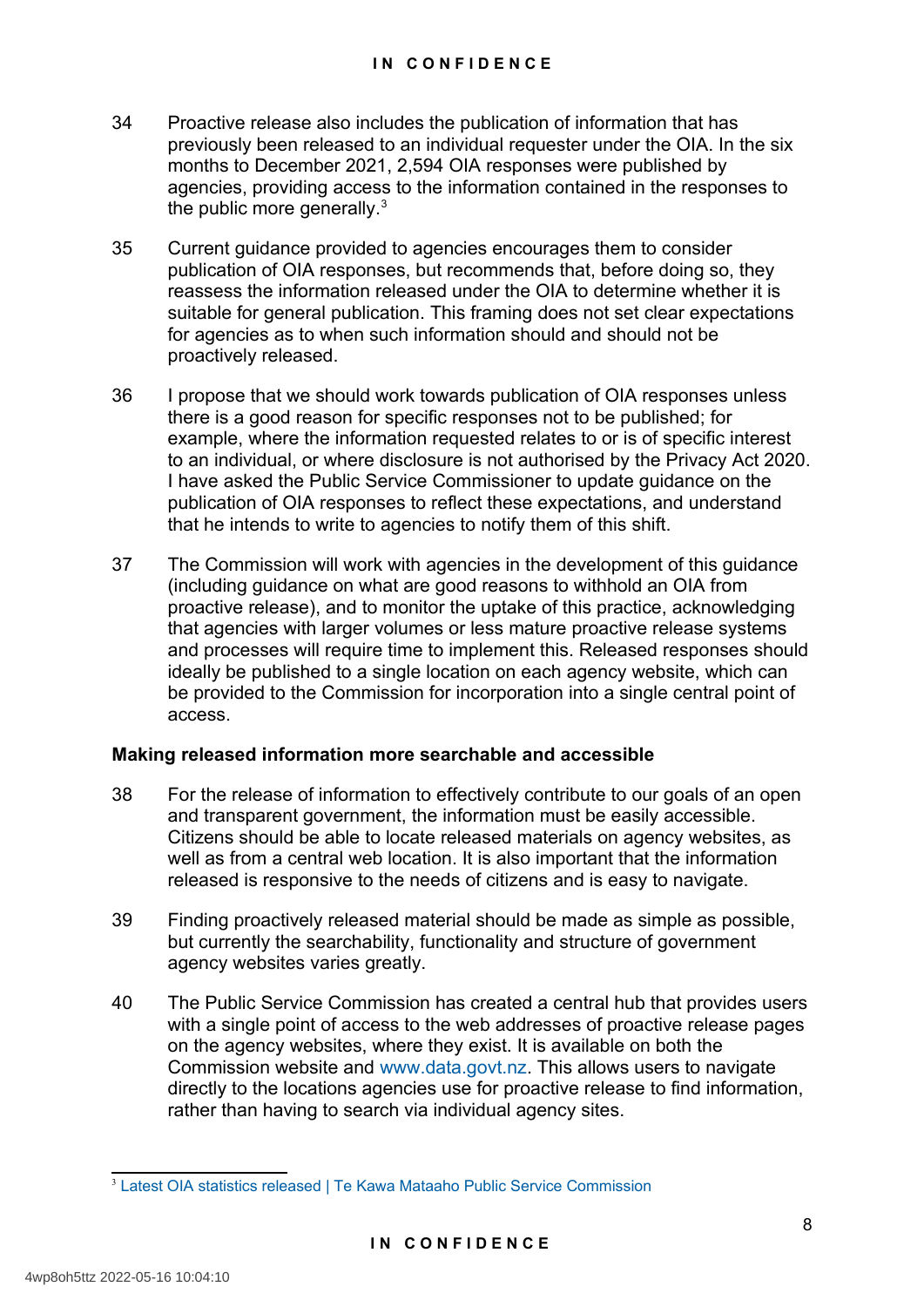- 41 The current hub is an Excel spreadsheet. The Commission will convert this to a dedicated webpage to promote the visibility and utility of the hub in the medium- to long-term. The Commission will continue to update this resource every six months as part of its regular OIA statistics collection (discussed further below).
- 42 Allowing people to search across departments for proactively released material would further increase the accessibility and utility of this information. I have asked the Commission to explore options for improved search functionality allowing people to search across departments for proactively released material.

#### **Assessing practices relating to the OIA, and progressing our commitments under the Open Government Partnership**

- 43 I believe that encouraging the adoption of proactive release practices described above will significantly increase the transparency of government information. However, there are no doubt other ways that we can continue to improve agency practices around official information, and other initiatives that could be pursued to improve openness and transparency.
- 44 For example, recently there have been some questions raised around the treatment of media enquiries and questions on social media platforms as Official Information Act requests. This can create uncertaintly for agencies responding to these types of queries. Guidance for agencies in this space could be useful to ensure flows of information between agencies and the public are not aversely affected.
- 45 I have asked the Public Service Commission to undertake further work assessing agency practices relating to the OIA, which may ultimately result in guidance and resources for agencies in this area. I also note that the Commission continues to progress a wider Open Government work programme including supporting work under the Open Government Partnership, which may result in further initiatives to increase openness and transparency.

#### **Financial Implications**

- 46 This paper encourages conversations with agencies which may result in expansion of their proactive practices.
- 47 While there may be an initial administrative burden in implementing these new practices, I and my agencies have found that this process has significantly improved efficiency and reduced double-handling of material. Agencies should already have many of the necessary processes and policies in place to support the proposed practice. Costs to date of changes to our proactive release approach, including the publishing of Cabinet materials, have been absorbed into departmental or agency baselines.
- 48 The cost of implementing agency proactive release plans will vary by factors including the categories of information an agency releases (if any), the volume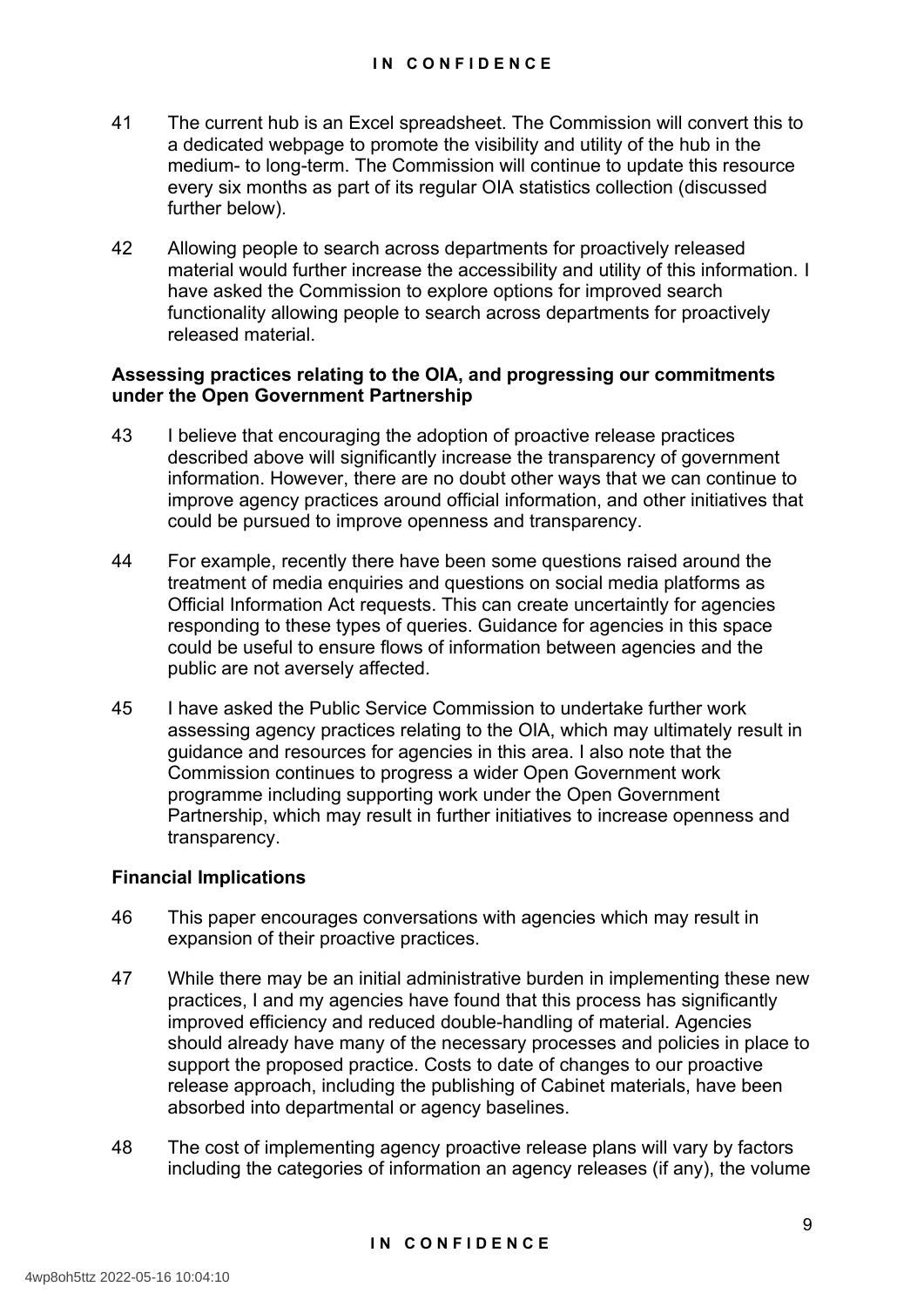of information processed by an agency, the number of OIA requests it receives, and the accessibility requirements that may need to be applied to some proactive releases (discussed at paragraph 53 below).

49 Agencies may need to review capacity and system requirements as they begin to implement any proactive release policies developed with their Ministers, and evolve business practices and systems to make more official information proactively available. This may mean some staffing or IT costs are seen in future Budget discussions.

#### **Treaty of Waitangi/Tiriti o Waitangi considerations**

- 50 The programme of work around official information that has been run by the Commission, and these proposed enhancements are designed to improve flow of information to parties outside of the Crown, including the Crown's Treaty partner.
- 51 I note that the Ministry of Justice has recommended that te Tiriti o Waitangi implications be considered in any future review of the OIA. It notes there may be barriers particular to Māori being able to access information, and that it is not clear if the OIA disproportionately affects Māori in the ability to access information and thereby their ability to participate in political life.

#### **Population Implications**

- 52 I recognise that the proposals in this paper are focused on increasing accessibility of government information in a written digital format. The digital divide means that some New Zealanders including older people, disabled people, immigrants, and people without access to a computer, may be less able to access this information.
- 53 While making all proactively released information available in multiple formats would be prohibitively costly, I suggest that in developing their proactive release policies, agencies work with Ministers and their offices to identify categories of information that are the most important to make available in other forms, such as printed or audio-visual material, or Easy Read and NZSL translations, to help promote equity of access for all New Zealanders.

#### **Human Rights**

54 There are no implications for the New Zealand Bill of Rights Act 1990 or the Human Rights Act 1993.

#### **Consultation**

55 All departments and departmental agencies have been consulted.

#### **Communications**

56 Changes will be communicated via the Public Service Leadership Team, the Commission's existing communications channels, and cross sector networks such as the Official Information Forum.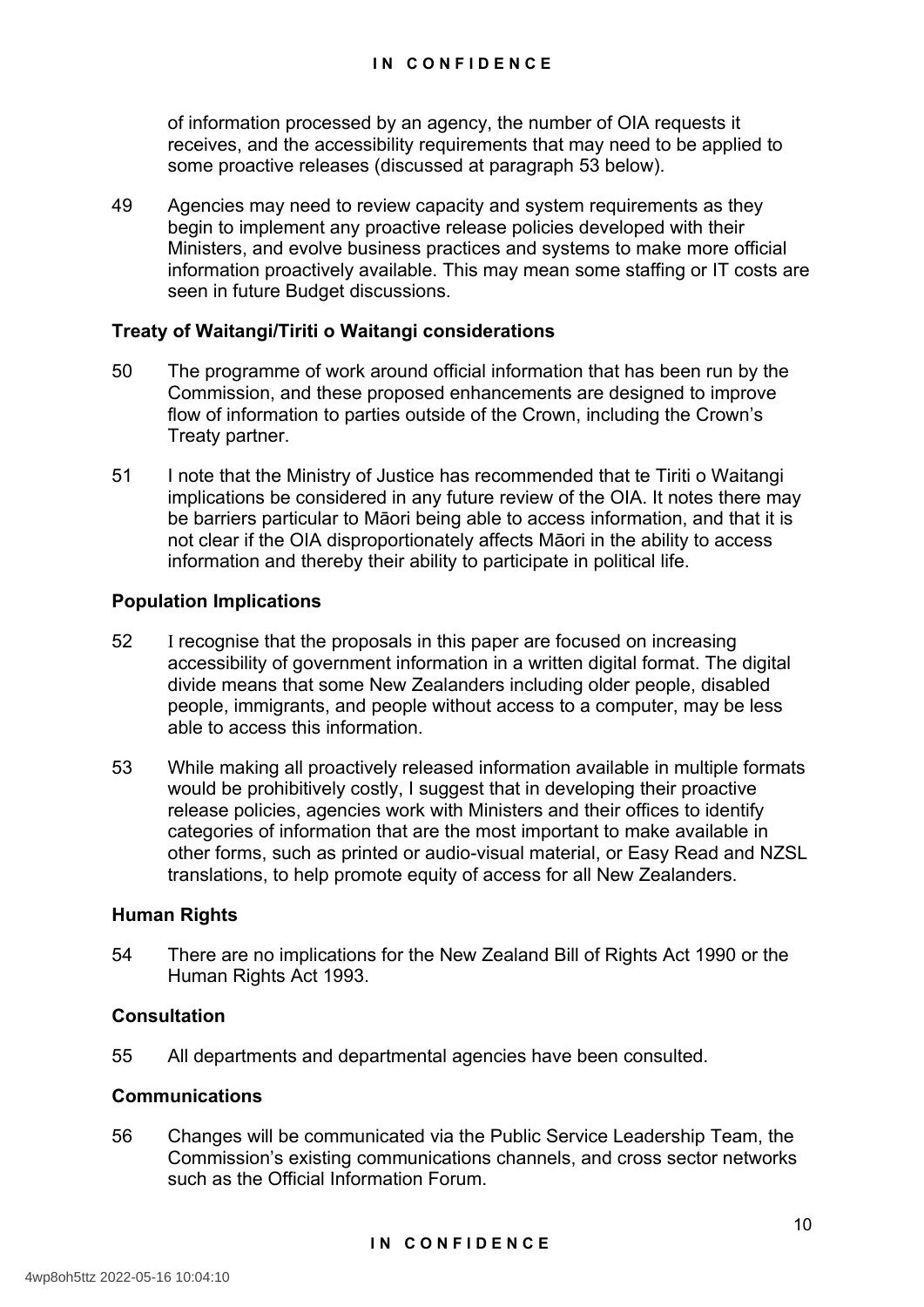#### **Proactive Release**

57 I propose to release this paper once decisions have been confirmed by Cabinet and advised to affected agencies.

#### **Recommendations**

The Minister for the Public Service recommends that the Cabinet Government Administration and Expenditure Review Committee:

- 1. **note** that openness and transparency is an important driver of public trust and confidence in government, and citizen engagement and participation;
- 2. **note** that our Government has made significant improvements in openness and transparency, including making Cabinet materials publicly available, proactively releasing more information, and driving improved Official Information Act 1982 (OIA) responses through reporting;
- 3. **note** that we have an opportunity to further improve openness and transparency of official information by:
	- 3.1. Improving reporting on the release of information;
	- 3.2. Making more information available proactively, particularly about key government decisions;
	- 3.3. Ensuring information that is released is more searchable and accessible; and
	- 3.4. Assessing practices relating to the Official Information Act, and progressing our commitments under the Open Government Partnership;
- 4. **note** that since 2019 we have had a policy that all Cabinet and Cabinet committee papers and minutes must be proactively released and published unless there is good reason not to do so;
- 5. **agree** to require departments to provide information to the Public Service Commission on the number of Cabinet papers released six-monthly, and that the Commission report this, by portfolio, to the Minister for the Public Service;
- 6. **note** that several OIA measures, beyond those published six-monthly by the Commission, are regularly reported by Public Service departments and Crown entities via the select committee questionnaires with varying methodologies;
- 7. **agree** the Public Service Commissioner expand the set of OIA statistics the Commission publishes to include OIA measures routinely included in select committee responses, to improve access, utility and consistency;
- 8. **note** that I am encouraging Ministers to discuss their expectations around proactive release with their agencies, with a view to increasing the breadth and depth of information proactively released, using the guide in **Annex 1**;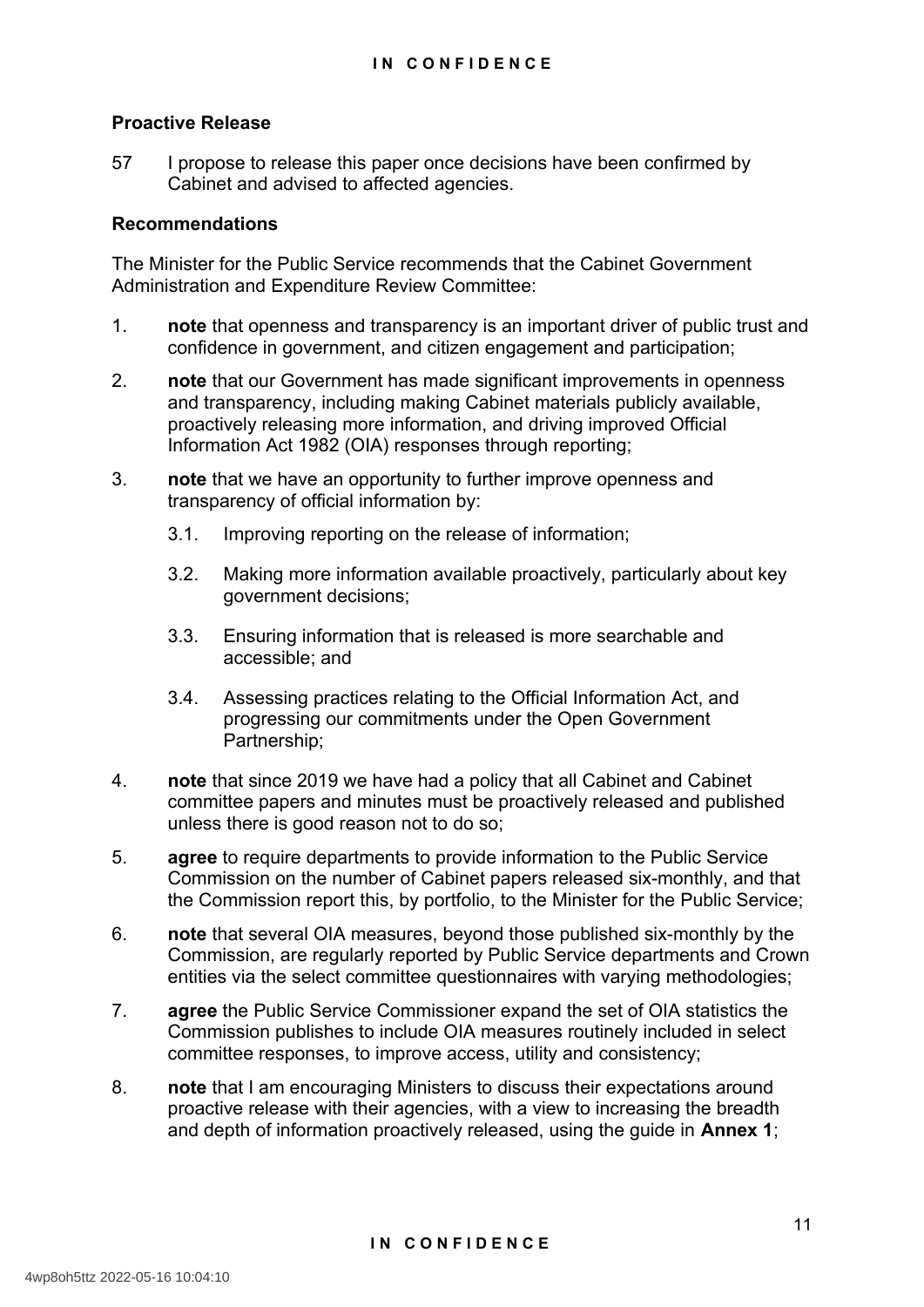- 9. **note** that as part of these conversations I propose we encourage agencies to identify categories of information suitable for regular proactive release, by considering the types of material produced by the agency and what is most commonly requested;
- 10. **note** that I would also encourage Ministers to discuss with Public Service agencies whether they could regularly publish lists of titles of advice that has been provided to ministers;
- 11. **note** that the Public Service Commissioner is adjusting expectations around the publication of OIA responses, asking that agencies work towards publication of OIA responses except where there is a good reason not to;
- 12. **note** that I have asked the Public Service Commission to provide guidance and support to agencies as they implement any necessary policies and procedures to achieve this shift, along with the other proposals in this paper;
- 13. **note** that agencies would specifically be expected not to proactively release or redact any OIA response where the information requested is personal to the original requestor;
- 14. **note** that transparency of released information requires that this information be easily accessible through agency websites and from a central web location, and is further supported by publication of statistics on official information practices;
- 15. **note** that the Public Service Commission operates a central hub for proactively released material, and is exploring options for allowing people to search across departments for proactively released material;
- 16. **note** that I have asked the Public Service Commission to undertake work to identify further opportunities to progress openness and transparency, including through guidance on operational practices relating to the Official Information Act and initiatives under the next Open Government Partnership National Action Plan.

Authorised for lodgement

Hon Chris Hipkins

Minister for the Public Service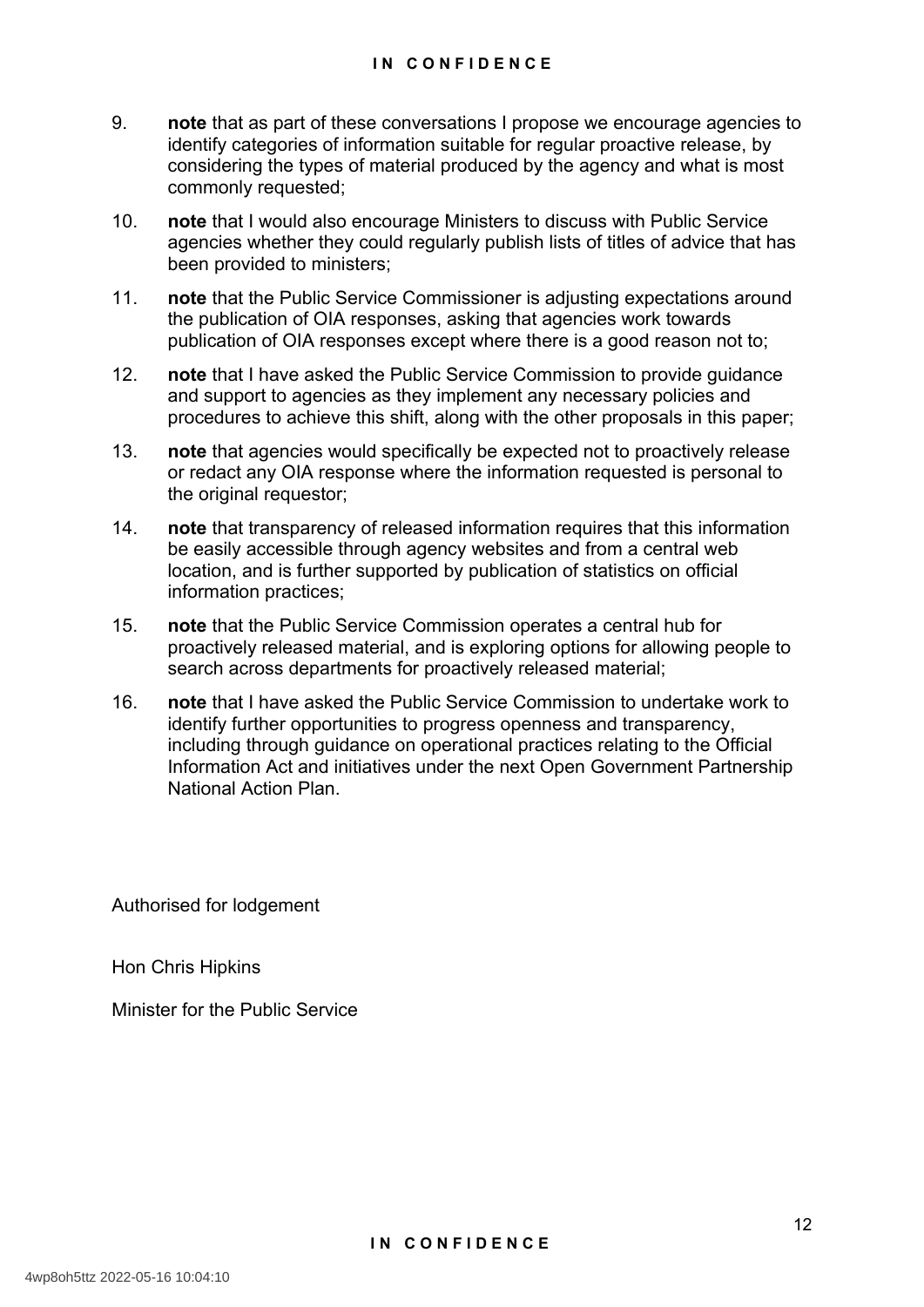#### **Annex 1: Guide for implementing proactive release practices**

To support ministers in implementing proactive release, I have outlined the process that I use with my office and the agencies I am responsible for. In the interests of consistency across Government, it is proposed that Ministers use this as a starting point for developing or refining processes with their agencies, and adjusting where the particular nature of their portfolios calls for them. I have found the following to be an effective set of steps for achieving good proactive release practices.

#### **Step 1: Set a proactive release policy**

Agencies should have a clear proactive release policy, agreed with the Minister's office, that helps officials to make decisions on proactive release. This policy should be aligned with the provisions of the Official Information Act (OIA) – essentially, if (or when) there would not be grounds to withhold all or the main parts of a piece of advice if it were requested under the OIA, then it should be proactive released. In effect, this creates a presumption that information should be released unless there is a good reason not to.

#### **Step 2: Proactive release assessment and recommendation**

As part of producing a report, briefing note or aide memoire for the Minister, the agency assesses whether that piece of advice should be proactively released, and makes a recommendation to the Minister within the body of that document. This recommendation should:

- Be specific about the proposed timing for release. If the release is not immediate or by a specified date, the contingent conditions for release should be clear (e.g. when Cabinet decisions are taken on an issue) (once again, this should align with the point at which the advice would be released if an OIA request were received)
- Consider staged releases for lengthy (e.g. multi-year) processes; for example, releasing at the point of interim and final decisions. This makes the release process more manageable and the decision process more transparent.
- Be clear about circumstances where no release is planned, now or in future, either because there are good reasons not to release it (which align with grounds under the OIA) or because certain types of advice are transparently outside the scope of the proactive release policy (probably the main category in this regard is advice on ministerial appointments).

This can be operationalised via a set of standard recommendations included in advice paper templates, with different options for officials to select from. Every advice paper received from agencies should therefore include a release recommendation. Te Kawa Mataaho Public Service Commission and the Ministry of Education have developed standard templates that other agencies may adopt.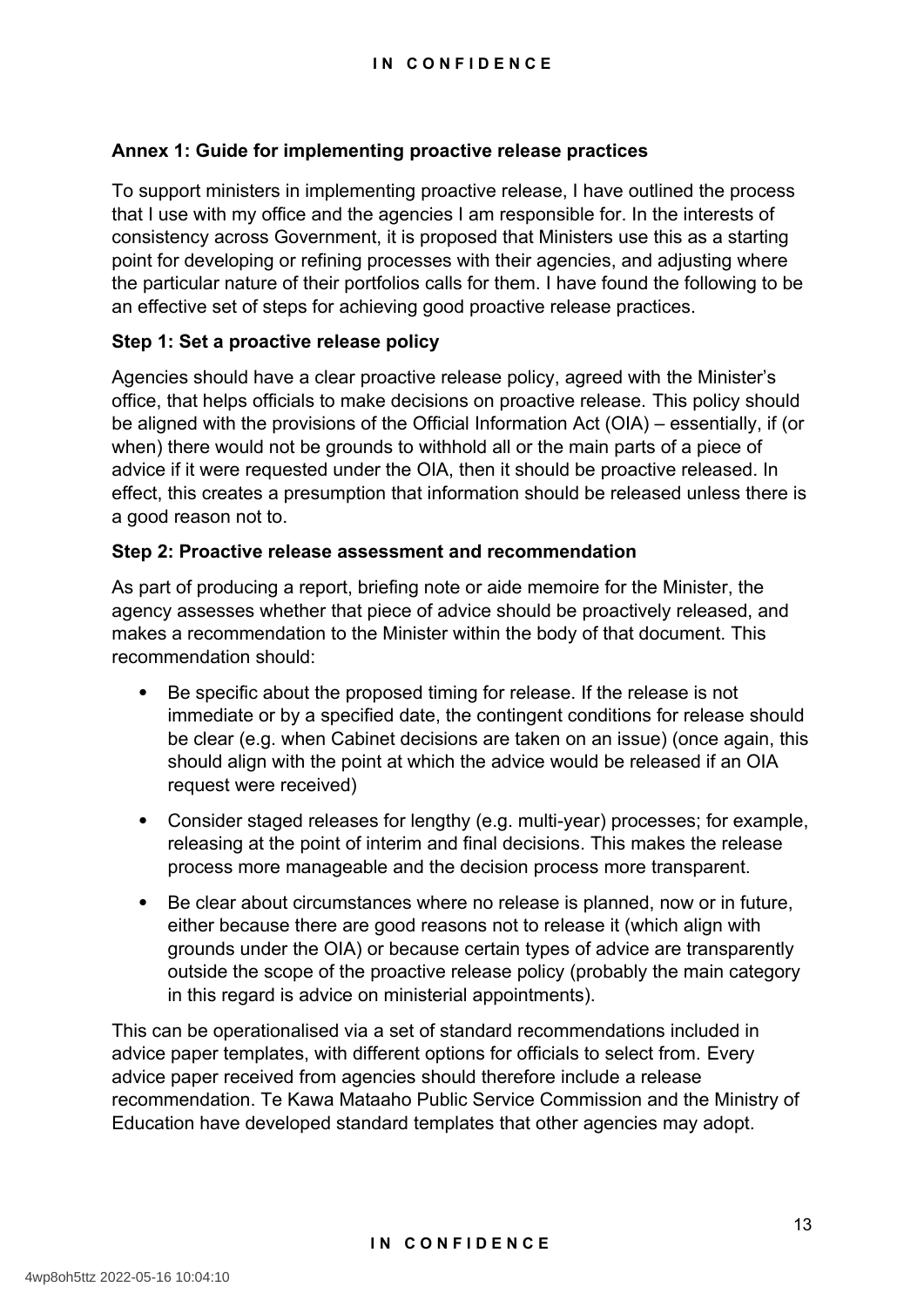#### **Step 3: Proactive release of titles**

<span id="page-14-0"></span>Ministerial offices should develop a process with agencies for assessing the titles of reports, briefing notes and aide memoires for advice for release ahead of the document itself, taking the Minister's decision on the proactive release of the paper itself as a starting point. Release of titles might occur on a weekly, fortnightly or monthly basis, depending on the volume of papers,<sup>[4](#page-14-1)</sup> In general, where release has been approved and the paper is being prepared for release (see Step 4 below), then the title can be released, unless it needs to be deferred until after an imminent event (e.g. a policy announcement). If a paper has been submitted but has not yet been considered by the Minister, its title would generally not be released, unless the title was routine and generic.

#### **Step 4: Mark up redactions**

The agency prepares a version of the relevant document with any necessary redactions following Minister's decision on release. To ensure a robust and consistent process, agencies should undertake redactions in a way consistent with their other legislative requirements, notably:

- whether the material would be released if requested under the OIA;
- privacy considerations; and
- other legal considerations (e.g. contractual obligations, copyright, defamation or requirements of other legislation).

Agencies should aim to draft redactions at the point of advice while context is still front of mind, regardless of the agreed timing of release. This also helps to streamline the release process.

#### **Step 5: Review and release**

The redacted version of the material is provided to the Minister's office for review ahead of release. The office and the agency should have agreed standard expected timeframes for this process, including for delivery of a redacted version to the office, and for the office's review. A reasonable end-to-end timeframe to work towards is that the paper approved for initial (rather than deferred) release should be publicly available within 30 business days of the Minister's decision on the paper.

Where release is agreed for a future date or contingent on future decisions, the ministerial services team in the agency should be responsible for maintaining a register of the scheduled releases and ensuring these are ready for review and release at the agreed time.

#### **Step 6: Publication**

<span id="page-14-1"></span>[<sup>4</sup>](#page-14-0) Agencies should consider the Speaker's ruling on timeliness of information releases referred to in replies to written Parliamentary questions when considering the timing of the publication of these lists. In May 2021 the Speaker ruled that if the information requested in a written question will not be made available for two weeks or more, the Minister must provide a substantive reply to the written question rather than refer the member to information that will be released in the future. [https://www.parliament.nz/en/pb/hansard-debates/rhr/combined/HansDeb\\_20210505\\_20210505\\_16](https://www.parliament.nz/en/pb/hansard-debates/rhr/combined/HansDeb_20210505_20210505_16)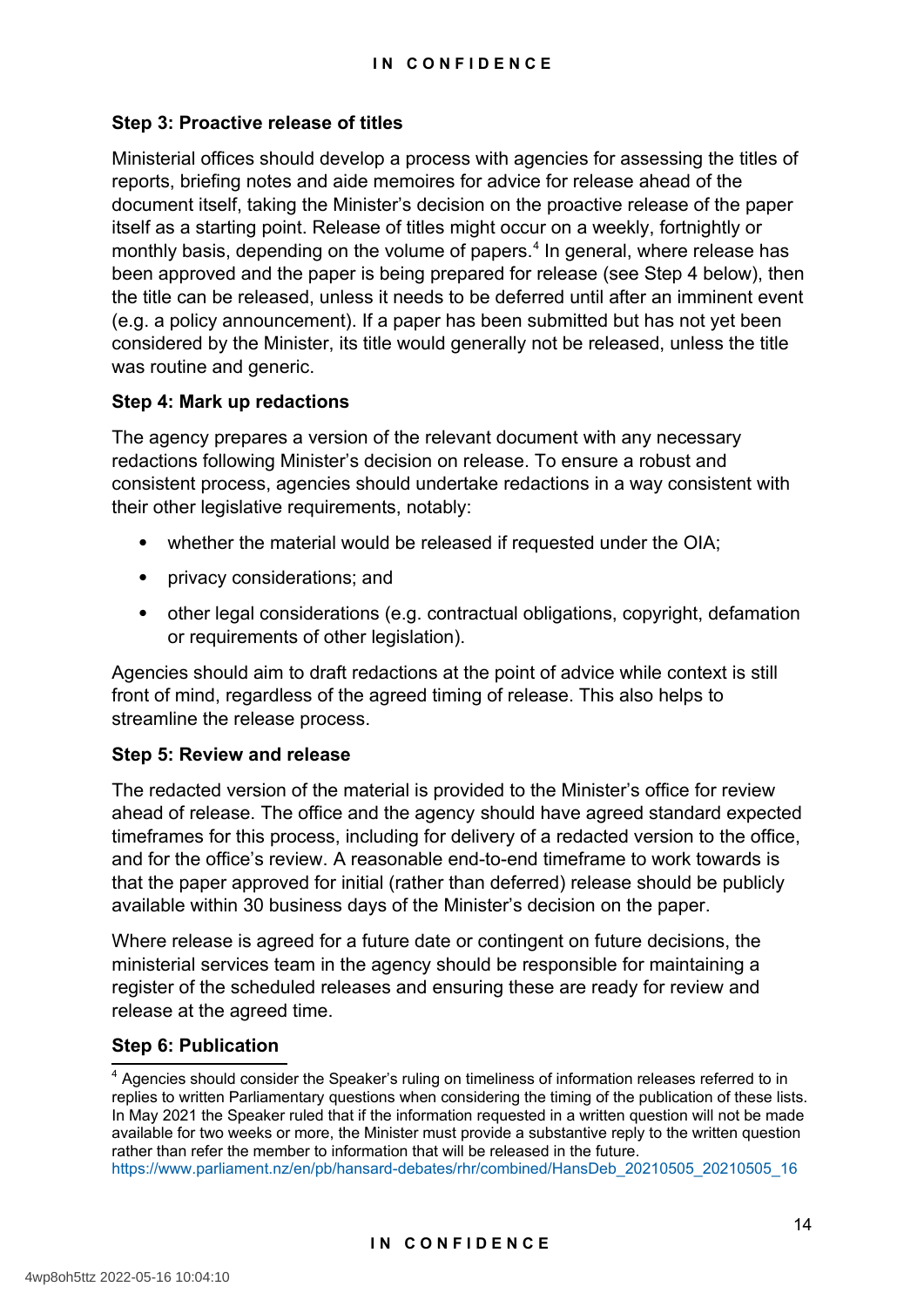Documents are published on the agency's website, in an easily accessible location. It should be easy to navigate to the proactive release section of the website from the agency's home page, either through a direct link or drop-down menu. The proactive release page should be well-structured, with the ability to easily identify the most recently released information.

It may by more accessible for information-users if the proactive release page includes all categories of proactively released information, including the ministerial advice covered by this process and other material released by the agency (e.g. published OIA responses). For certain categories of information agencies could also consider including factual explanatory notes to ensure the information is understood in its context, in the same way that letters accompanying OIA releases often include an explanation of the context for the information.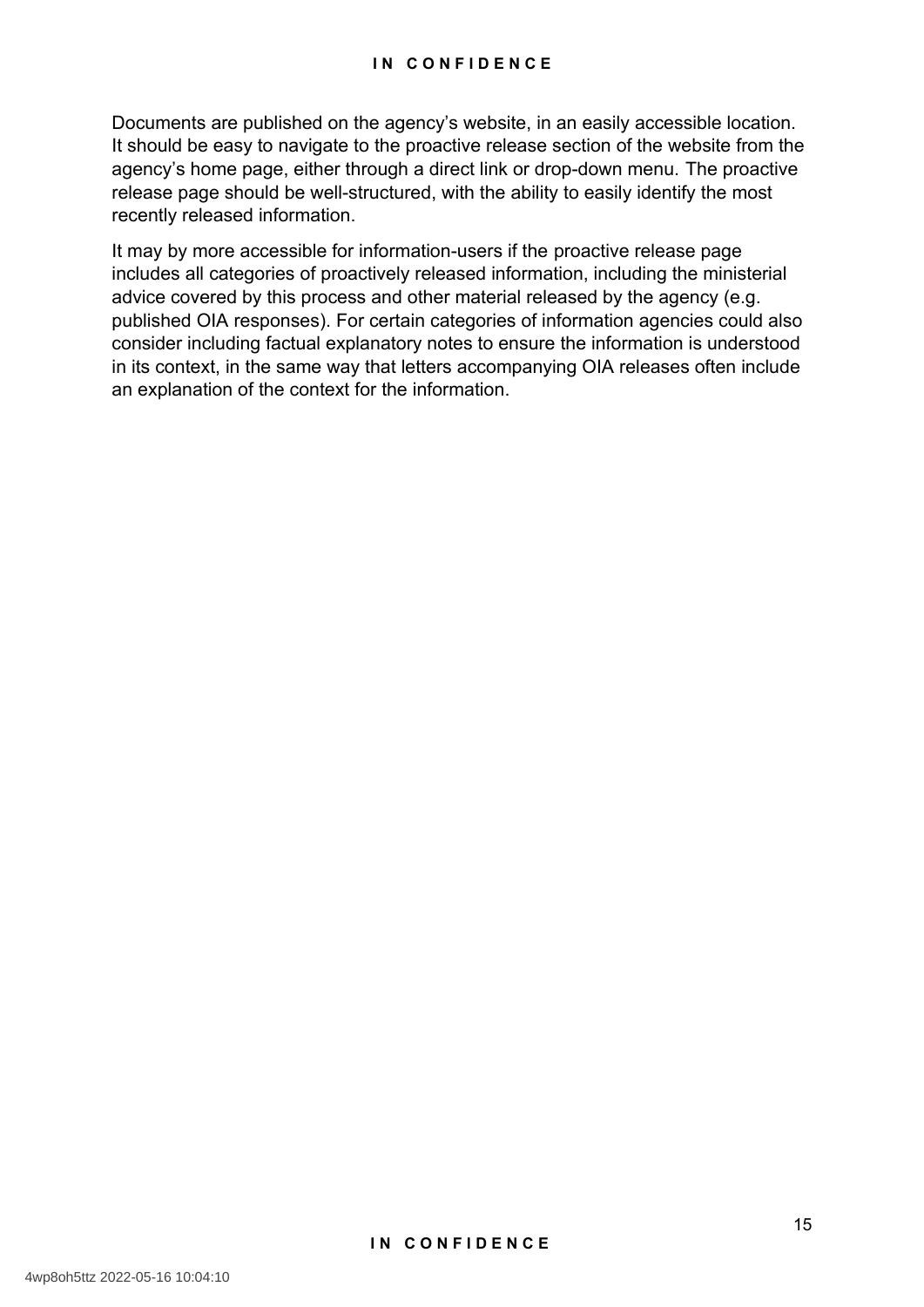

# **Cabinet Government Administration and Expenditure Review Committee**

## **Minute of Decision**

*This document contains information for the New Zealand Cabinet. It must be treated in confidence and handled in accordance with any security classification, or other endorsement. The information can only be released, including under the Official Information Act 1982, by persons with the appropriate authority.*

## **The Next Steps in the Public Release of Official Information**

#### **Portfolio Public Service**

On 5 May 2022, the Cabinet Government Administration and Expenditure Review Committee:

- 1 **noted** that openness and transparency are important drivers of public trust and confidence in government, and citizen engagement and participation;
- 2 **noted** that the government has made significant improvements in openness and transparency, including making Cabinet materials publicly available, proactively releasing more information, and driving improved Official Information Act 1982 (OIA) responses through reporting;
- 3 **noted** that there is an opportunity to further improve openness and transparency of official information by:
	- 3.1 improving reporting on the release of information;
	- 3.2 making more information available proactively, particularly about key government decisions;
	- 3.3 ensuring information that is released is more searchable and accessible;
	- 3.4 assessing practices relating to the OIA, and progressing the government's commitments under the Open Government Partnership;
- 4 **noted** that since 2019, there has been a policy that all Cabinet and Cabinet committee papers and minutes must be proactively released and published unless there is good reason not to do so [CAB-18-MIN-0418 and CO (18) 4];
- 5 **agreed** that departments be required to provide information to the Public Service Commission (the Commission) on the number of Cabinet papers released six-monthly, and that the Commission report this, by portfolio, to the Minister for the Public Service;
- 6 **noted** that several OIA measures, beyond those published six-monthly by the Commission, are regularly reported by Public Service departments and Crown entities via the select committee questionnaires, with varying methodologies;
- 7 **agreed** that the Public Service Commissioner expand the set of OIA statistics the Commission publishes to include OIA measures routinely included in select committee responses, to improve access, utility and consistency;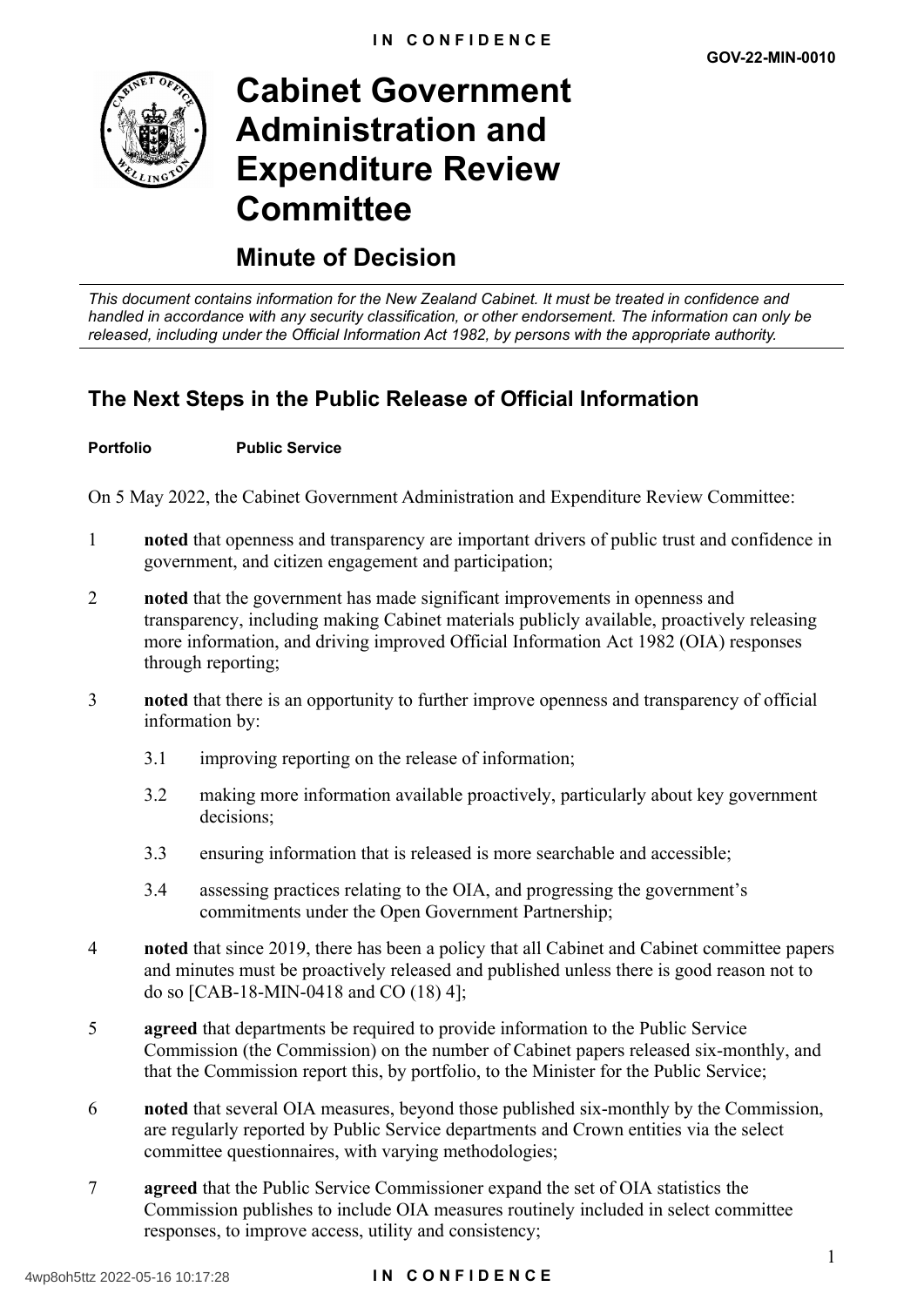#### **IN CONFIDENCE**

- 8 **noted** that the Minister for the Public Service is encouraging Ministers to discuss their expectations around proactive release with their agencies, with a view to increasing the breadth and depth of information proactively released, using the guide in Annex 1 to the paper under GOV-22-SUB-0010;
- 9 **noted** that as part of these conversations, the Minister for the Public Service proposes to encourage agencies to identify categories of information suitable for regular proactive release, by considering the types of material produced by the agency and what is most commonly requested;
- 10 **noted** that the Minister for the Public Service will also encourage Ministers to discuss with Public Service agencies whether they could regularly publish lists of titles of advice that has been provided to Ministers;
- 11 **noted** that the Public Service Commissioner is adjusting expectations around the publication of OIA responses, asking that agencies work towards publication of OIA responses except where there is a good reason not to;
- 12 **noted** that the Minister for the Public Service has asked the Public Service Commission to provide guidance and support to agencies as they implement any necessary policies and procedures to achieve this shift, along with the other proposals discussed in the paper under GOV-22-SUB-0010;
- 13 **noted** that agencies would specifically be expected not to proactively release or redact any OIA response where the information requested is personal to the original requestor;
- 14 **noted** that transparency of released information requires that this information be easily accessible through agency websites and from a central web location, and is further supported by publication of statistics on official information practices;
- 15 **noted** that the Public Service Commission operates a central hub for proactively released material, and is exploring options for allowing people to search across departments for proactively released material;
- 16 **noted** that the Minister for the Public Service has asked the Public Service Commission to undertake work to identify further opportunities to progress openness and transparency, including through guidance on operational practices relating to the OIA and initiatives under the next Open Government Partnership National Action Plan.

Rebecca Davies Committee Secretary

Hon Grant Robertson (Chair) Hon Dr Megan Woods Hon Chris Hipkins Hon David Parker Hon Stuart Nash Hon Jan Tinetti Hon Michael Wood Hon Kiri Allan Hon Dr David Clark Hon Meka Whaitiri

**Present: Officials present from:** Office of the Prime Minister Officials Committee for GOV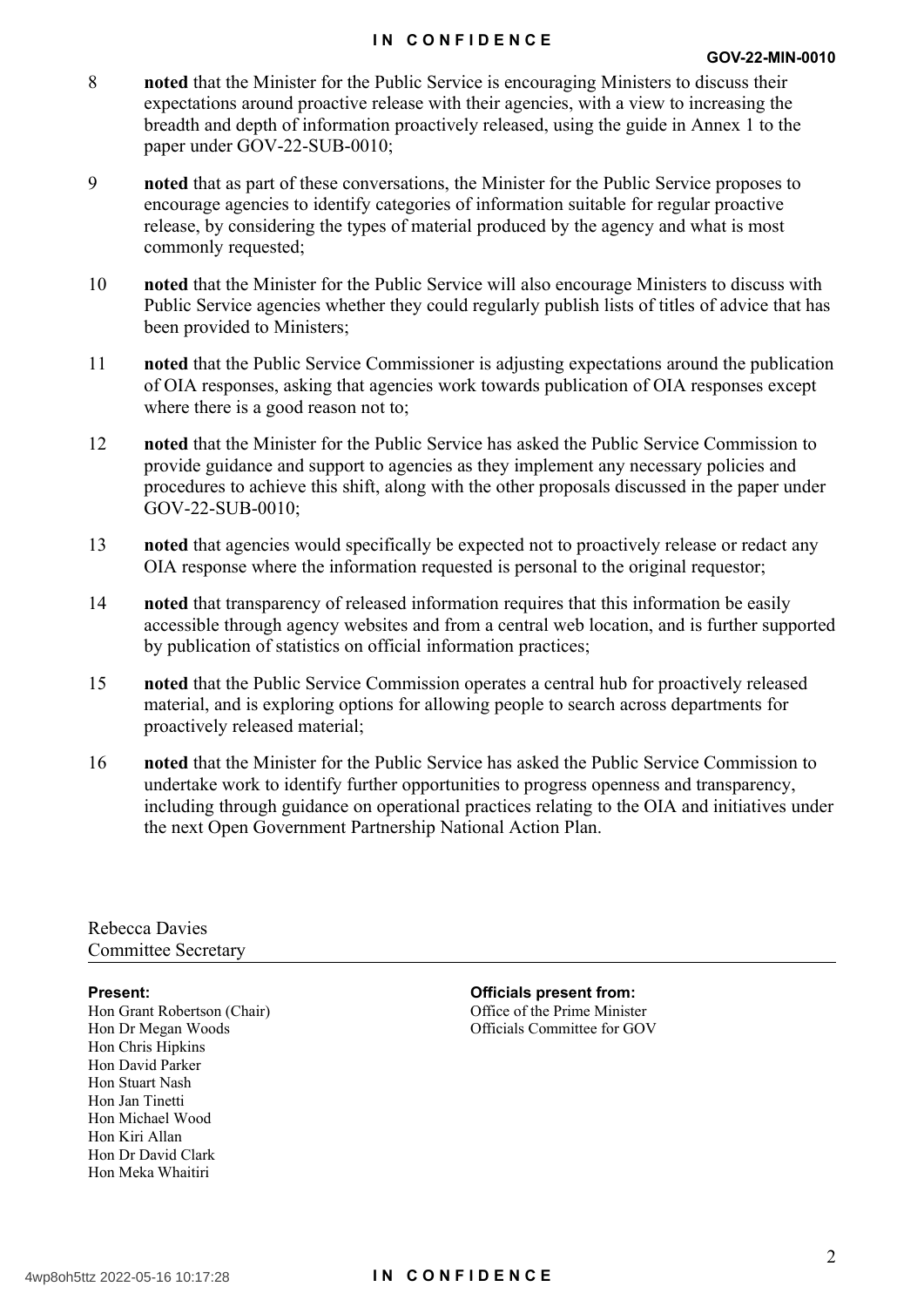

# **Cabinet**

# **Minute of Decision**

*This document contains information for the New Zealand Cabinet. It must be treated in confidence and handled in accordance with any security classification, or other endorsement. The information can only be released, including under the Official Information Act 1982, by persons with the appropriate authority.*

## **The Next Steps in the Public Release of Official Information**

#### **Portfolio Public Service**

On 9 May 2022, following reference from the Cabinet Government Administration and Expenditure Review Committee, Cabinet:

- 1 **noted** that openness and transparency are important drivers of public trust and confidence in government, and citizen engagement and participation;
- 2 **noted** that the government has made significant improvements in openness and transparency, including making Cabinet materials publicly available, proactively releasing more information, and driving improved Official Information Act 1982 (OIA) responses through reporting;
- 3 **noted** that there is an opportunity to further improve openness and transparency of official information by:
	- 3.1 improving reporting on the release of information;
	- 3.2 making more information available proactively, particularly about key government decisions;
	- 3.3 ensuring information that is released is more searchable and accessible;
	- 3.4 assessing practices relating to the OIA, and progressing the government's commitments under the Open Government Partnership;
- 4 **noted** that since 2019, there has been a policy that all Cabinet and Cabinet committee papers and minutes must be proactively released and published unless there is good reason not to do so [CAB-18-MIN-0418 and CO (18) 4];
- 5 **agreed** that departments be required to provide information to the Public Service Commission (the Commission) on the number of Cabinet papers released six-monthly, and that the Commission report this, by portfolio, to the Minister for the Public Service;
- 6 **noted** that several OIA measures, beyond those published six-monthly by the Commission, are regularly reported by Public Service departments and Crown entities via the select committee questionnaires, with varying methodologies;
- 7 **agreed** that the Public Service Commissioner expand the set of OIA statistics the Commission publishes to include OIA measures routinely included in select committee responses, to improve access, utility and consistency;